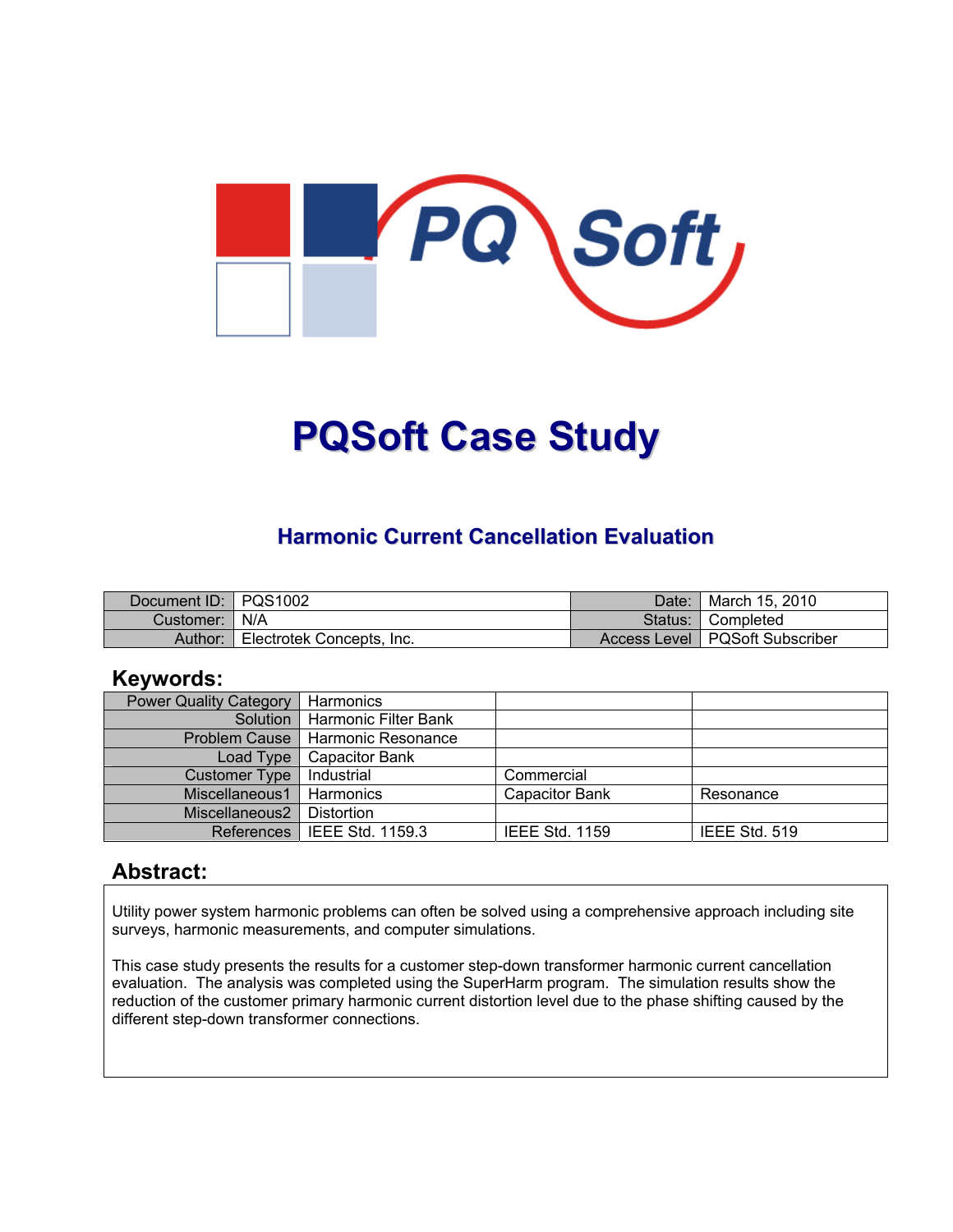# <span id="page-1-0"></span>**TABLE OF CONTENTS**

## **LIST OF FIGURES**

| Figure 1 - Illustration of Oneline Diagram for Harmonic Current Cancellation Evaluation 3 |  |
|-------------------------------------------------------------------------------------------|--|
|                                                                                           |  |
|                                                                                           |  |
|                                                                                           |  |

#### **LIST OF TABLES**

| Table 1 - Summary of Simulation Results for the Harmonic Cancellation Evaluation 4 |
|------------------------------------------------------------------------------------|
|------------------------------------------------------------------------------------|

#### **RELATED STANDARDS**

IEEE Std. 519-1992 IEEE Std. 1159-1995

#### **GLOSSARY AND ACRONYMS**

| <b>Crest Factor</b><br>CF<br><b>DPF</b><br>Power Factor<br>РF<br><b>PWM</b><br><b>Pulse Width Modulation</b><br>THD<br><b>Total Harmonic Distortion</b><br><b>TPF</b><br><b>True Power Factor</b> | ASD | Adjustable-Speed Drive           |
|---------------------------------------------------------------------------------------------------------------------------------------------------------------------------------------------------|-----|----------------------------------|
|                                                                                                                                                                                                   |     |                                  |
|                                                                                                                                                                                                   |     | <b>Displacement Power Factor</b> |
|                                                                                                                                                                                                   |     |                                  |
|                                                                                                                                                                                                   |     |                                  |
|                                                                                                                                                                                                   |     |                                  |
|                                                                                                                                                                                                   |     |                                  |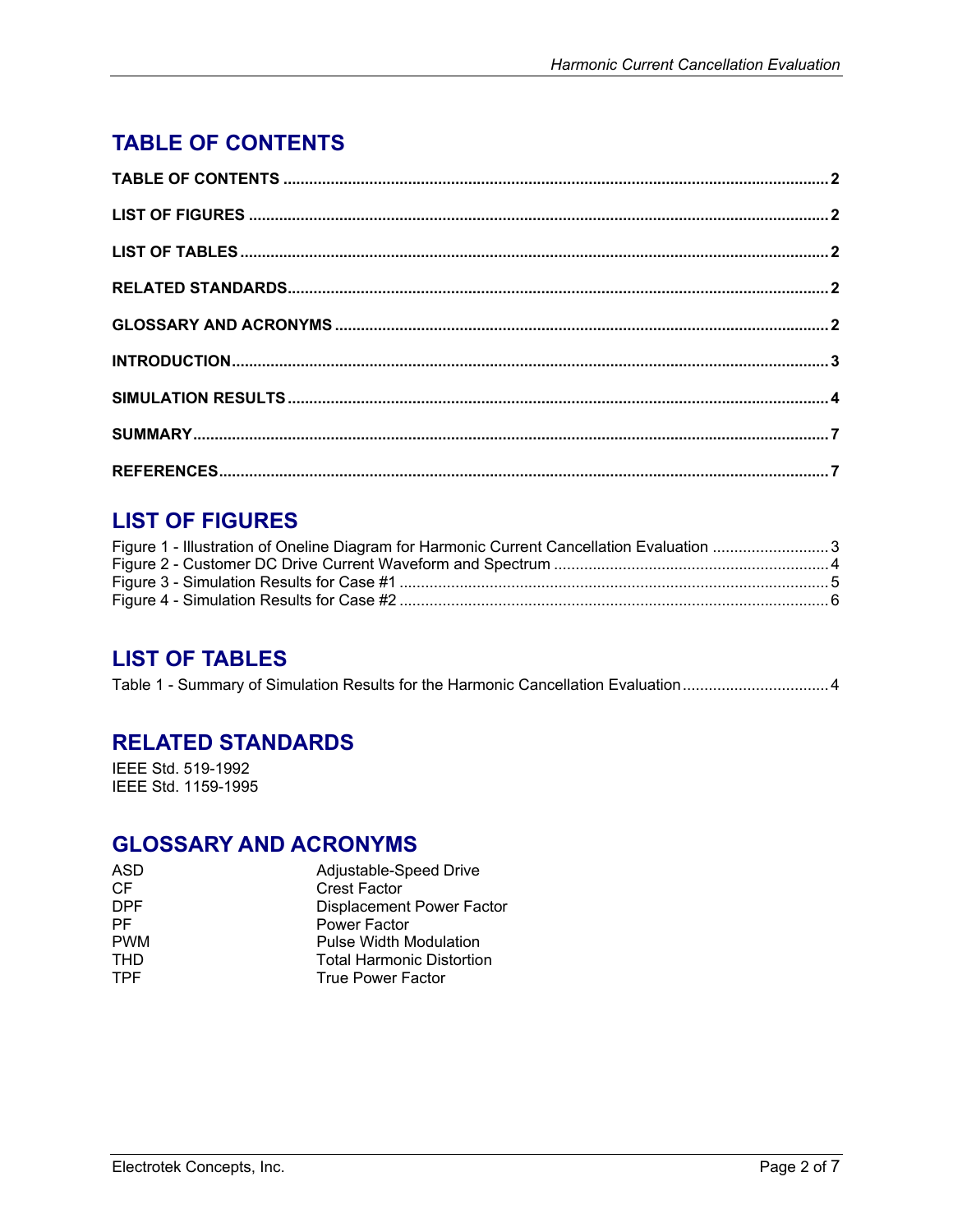## <span id="page-2-0"></span>**INTRODUCTION**

A harmonic current cancellation evaluation was completed for the system shown in [Figure 1.](#page-2-1) The case study was completed using the SuperHarm program. The accuracy of the simulation model was verified using three-phase and single-line-to-ground fault currents and other steady-state quantities.

Isolation transformers can be used with multiple nonlinear loads to create an effective twelve-pulse operation. In an actual twelve-pulse configuration, the front-end rectifier circuit uses twelve diodes instead of six. When properly designed, this configuration practically eliminates the  $5<sup>th</sup>$  and  $7<sup>th</sup>$  harmonics. The disadvantages of this design are cost and construction due to the requirement for either a deltadelta/delta-wye transformer pair, or a three-winding transformer to accomplish the 30° phase shifting necessary for proper operation. This configuration also affects the overall drive system efficiency rating because of the voltage drop associated with the transformer requirement.

One possible harmonic current cancellation method is to use a pseudo twelve-pulse configuration that can be achieved by supplying one adjustable-speed drive through a delta-wye connected transformer, and another drive through a delta-delta connected transformer. When the two waveforms are combined on the primary, the resulting waveform injected into the utility system has a much lower current distortion value, primarily because the  $5<sup>th</sup>$  and  $7<sup>th</sup>$  harmonics nearly cancel.

For effective cancellation to occur, the customer nonlinear loads must be operated simultaneously and have similar characteristics. This is true for the system shown in [Figure 1](#page-2-1) where multiple adjustablespeed drives are being operated in pairs. [Figure 2](#page-3-1) shows the simulated current waveform and harmonic spectrum (single phase shown) for the 250 hp, 480 volt dc drive running at full load and 75% power factor. The current has a fundamental frequency value of 297 amps, an rms value of 315 amps, and a THD value of 35.2%. The utility source impedance may be approximated using the following expression:

$$
X_{\textrm{SC}} \approx \frac{k V_{\phi\phi}^2}{M V A_{3\phi}} = \frac{12.5^2}{200} = 0.781 \Omega
$$

where:

 $kV_{\phi\phi}$  = system rms phase-to-phase voltage (kV)  $MVA<sub>3φ</sub>$  = three-phase short circuit capacity (MVA)  $X_{SC}$  = system short circuit reactance ( $\Omega$ )

<span id="page-2-1"></span>

**Figure 1 - Illustration of Oneline Diagram for Harmonic Current Cancellation Evaluation**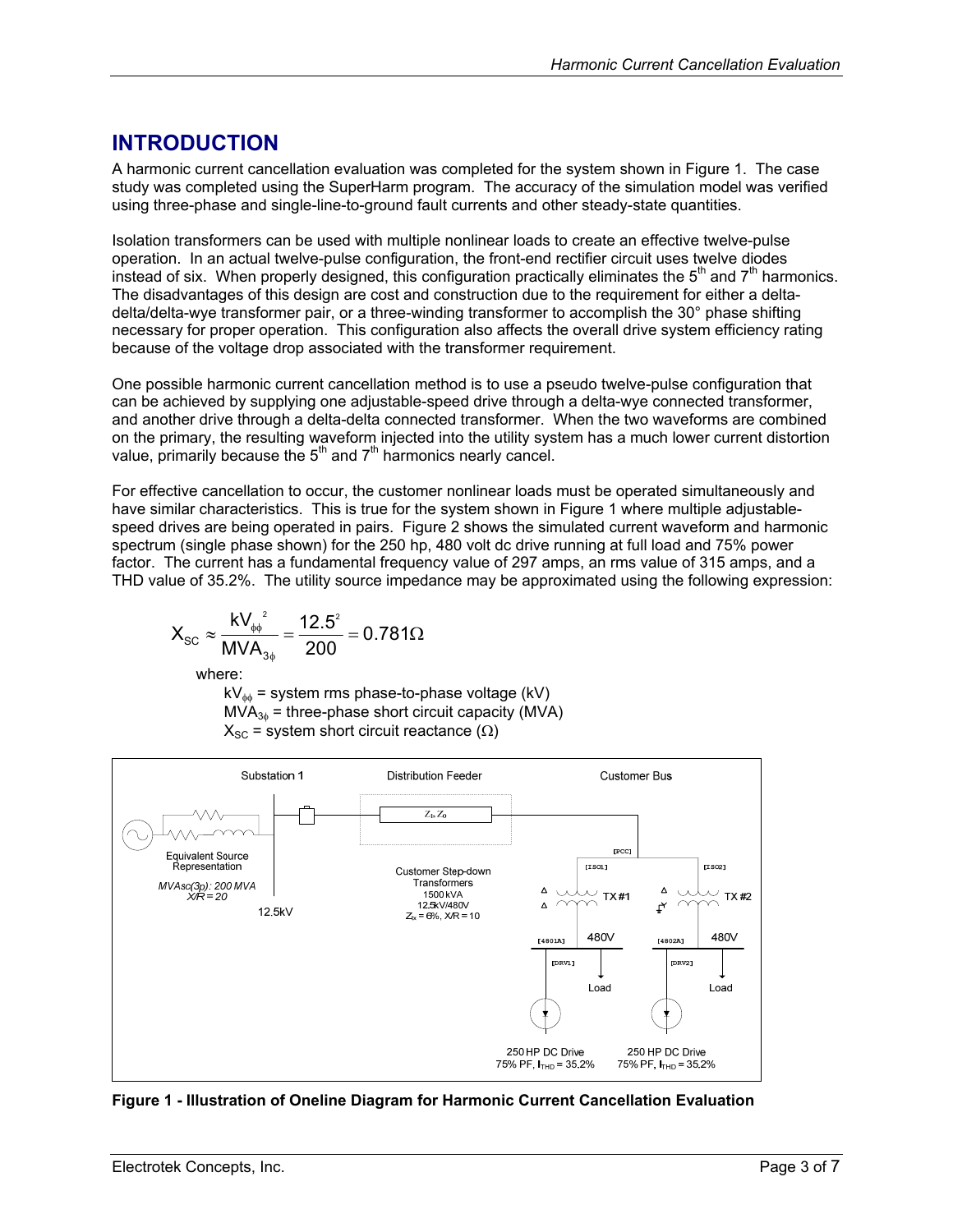<span id="page-3-0"></span>

<span id="page-3-1"></span>**Figure 2 - Customer DC Drive Current Waveform and Spectrum** 

#### **SIMULATION RESULTS**

This case study evaluates the effect of applying transformers with different connections to determine the harmonic current distortion levels on both the primary and secondary sides of the customer transformers. Case #1 involved two delta/delta transformers. Case #2 involved one delta/delta and one delta/wye transformer. Case #3 involved two delta/wye transformers. The simulation results are summarized in [Table 1.](#page-3-2) The results show that the only case that achieves the harmonic cancellation is Case #2, which includes the required 30-degree phase shift introduced by the delta/delta, delta/wye configuration.

[Figure 3](#page-4-1) shows the simulation results for Case #1, where the current distortion on the primary of the customer transformer is not reduced due to the harmonic current cancellation.

[Figure 4](#page-5-1) shows the simulation results for the Case #2, which is the mitigation solution case highlighting the effect of the 30-degreee phase shift.

| Case #         | <b>TX#1</b>                           | <b>TX#2</b>           | I <sub>PCC</sub> | I <sub>ISO1</sub> | I <sub>ISO2</sub> |
|----------------|---------------------------------------|-----------------------|------------------|-------------------|-------------------|
| $\mathbf{1}$   |                                       |                       | 33.8%            | 33.8%             | 33.8%             |
| $\overline{2}$ |                                       | $\bm{\breve{\Gamma}}$ | 8.9%             | 33.8%             | 33.8%             |
| 3              | $\bar{\mathsf{t}}_{\mathsf{\lambda}}$ | $\bm{\mathsf{L}}$     | 33.8%            | 33.8%             | 33.8%             |

<span id="page-3-2"></span>**Table 1 - Summary of Simulation Results for the Harmonic Cancellation Evaluation**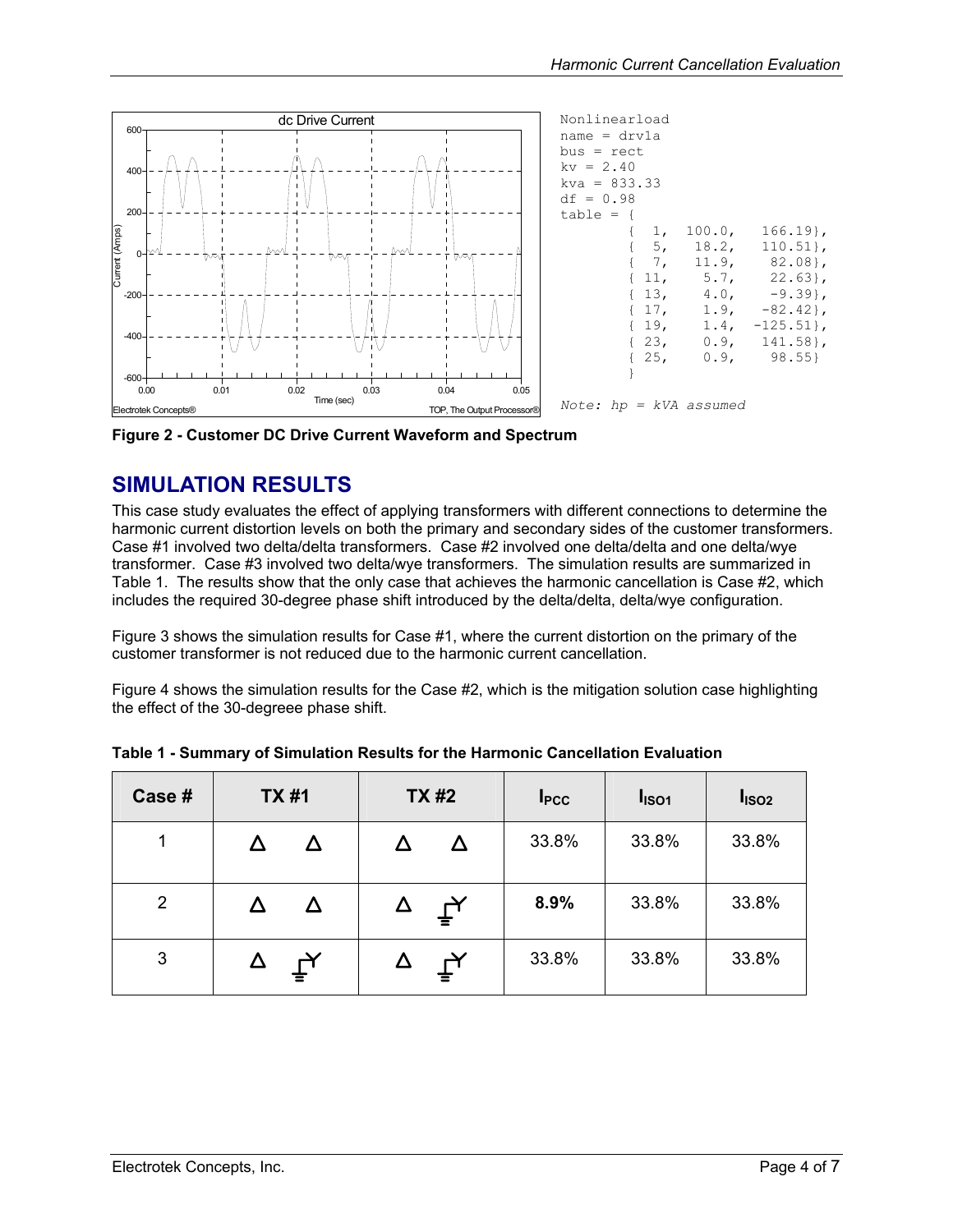<span id="page-4-0"></span>

<span id="page-4-1"></span>**Figure 3 - Simulation Results for Case #1**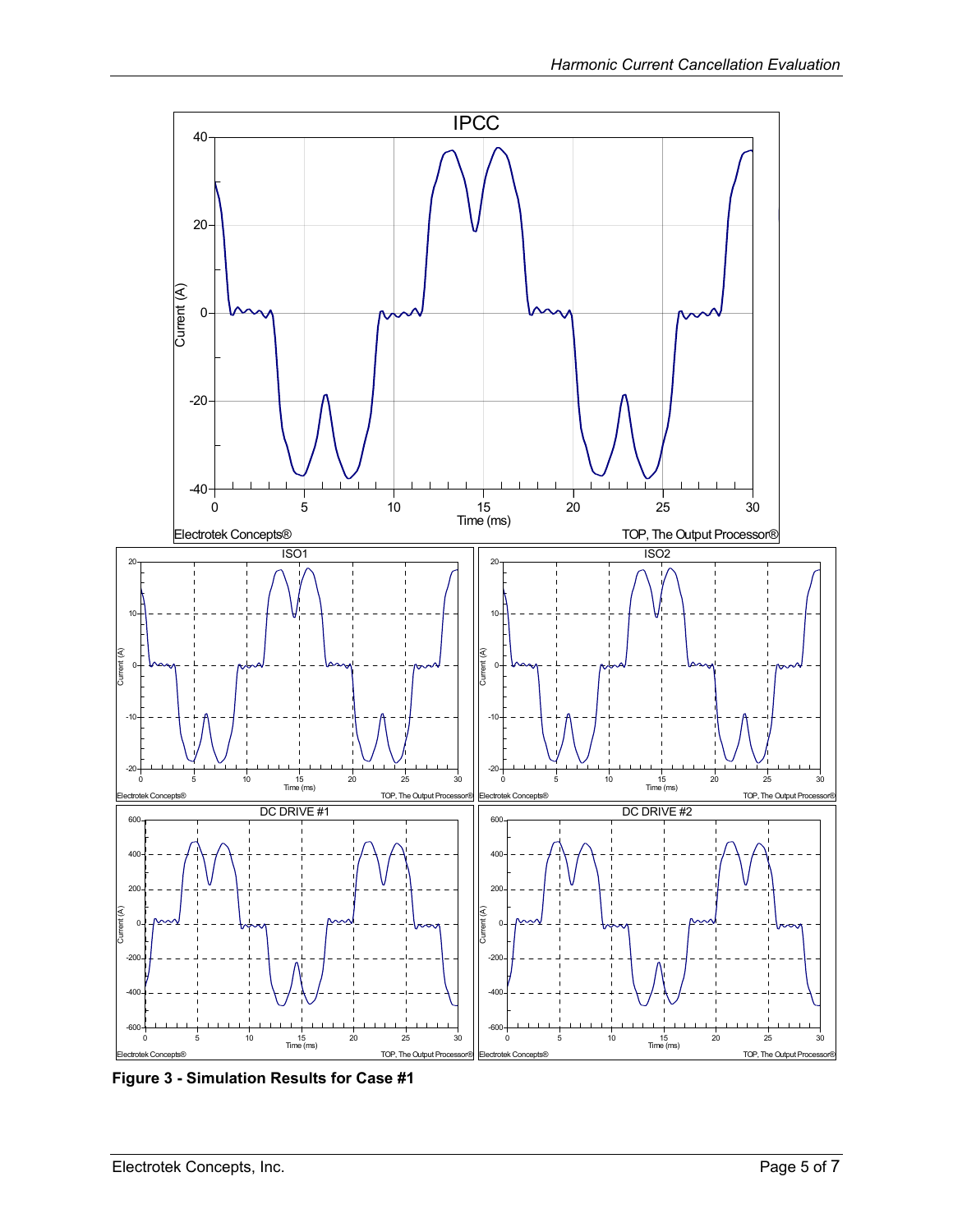<span id="page-5-0"></span>

<span id="page-5-1"></span>**Figure 4 - Simulation Results for Case #2**